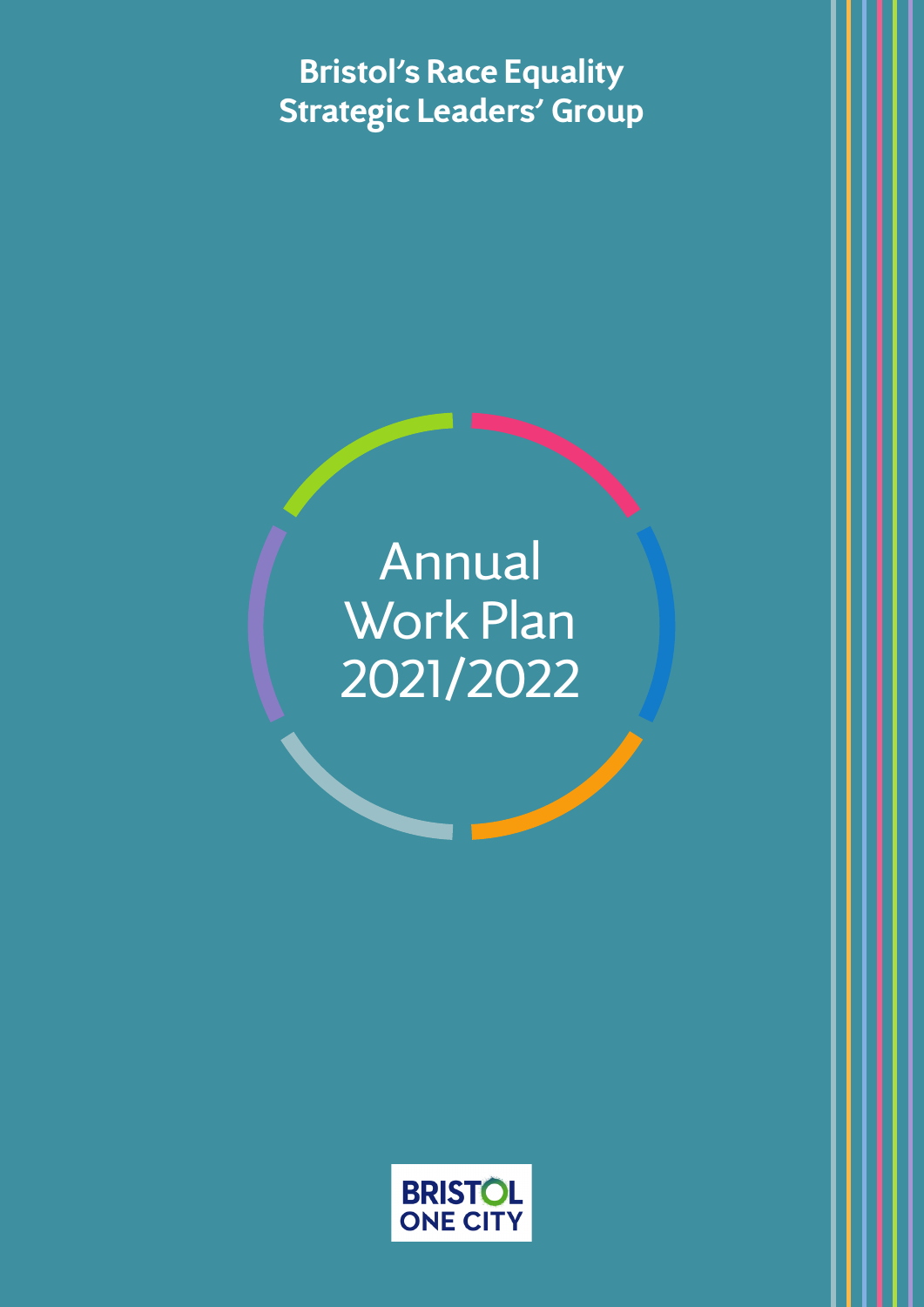## **Key priorities for the Race Equality Strategic Leaders' Group for 2021/2022**

**During the March 2021 meeting of the group we confirmed the following key areas and themes to be our priority focus for the 2021 / 2022 financial year, whilst recognising that (as has been the case this year) we will also ensure flexibility in enabling response and support to any key urgent matters arising.**

Having received suggestions from a range of group members and wider sector partners, the currently agreed priorities for focus during the coming year are as follows (more detail on each of these points will be available on our website):

#### **1. Transparency: Delivery of Bristol's Race Data product for 2021 (v3)**

This 3rd iteration of our award winning city-wide race data product will help to influence our latest group action plans to tackle the most critical matters arising. We will also track progress since production of versions 1 and 2 of the product and will be including key new data sets on board and executive level ethnicity from all our organisations to produce an even more comprehensive picture of Bristol's public sector.

**2**

### **2. Connecting and engaging the City through a One City Approach: Including Race and the City 2**

#### **Delivering an annual programme of race equality events for the whole city**

During this year head we are strongly committed to driving collaborative work across the city with many stakeholders building on some of the positive steps forward we took in 2020/2021. We will endeavour to progress this aspiration through a range of major projects including:

- Delivery of a comprehensive annual programme of race equality engagement events and conference aimed at the whole city, covering a range of key priority themes. These will be events open for all to attend (see additional detail on the proposed themes above in this year's progress updates).
- Leading on the delivery of our 2nd Race Equality Gathering to be held in the Summer time, with invitations to be sent to networks and groups throughout all sectors and levels of our city.
- Development of our wider city stakeholder engagement and reference group.

#### **3. Development of our communications/online presence**

Throughout this year the group will further develop and expand the delivery and reach of the newly launched RESLG regular bulletins to ensure we cascade key outputs and messages from the group widely, not only reaching throughout all our partner agencies but beyond. We will aim is to ensure wider city stakeholders receive regular progress updates to enable future collaboration with other groups on certain pieces of work as well as significantly helping to raise awareness of the work of the group.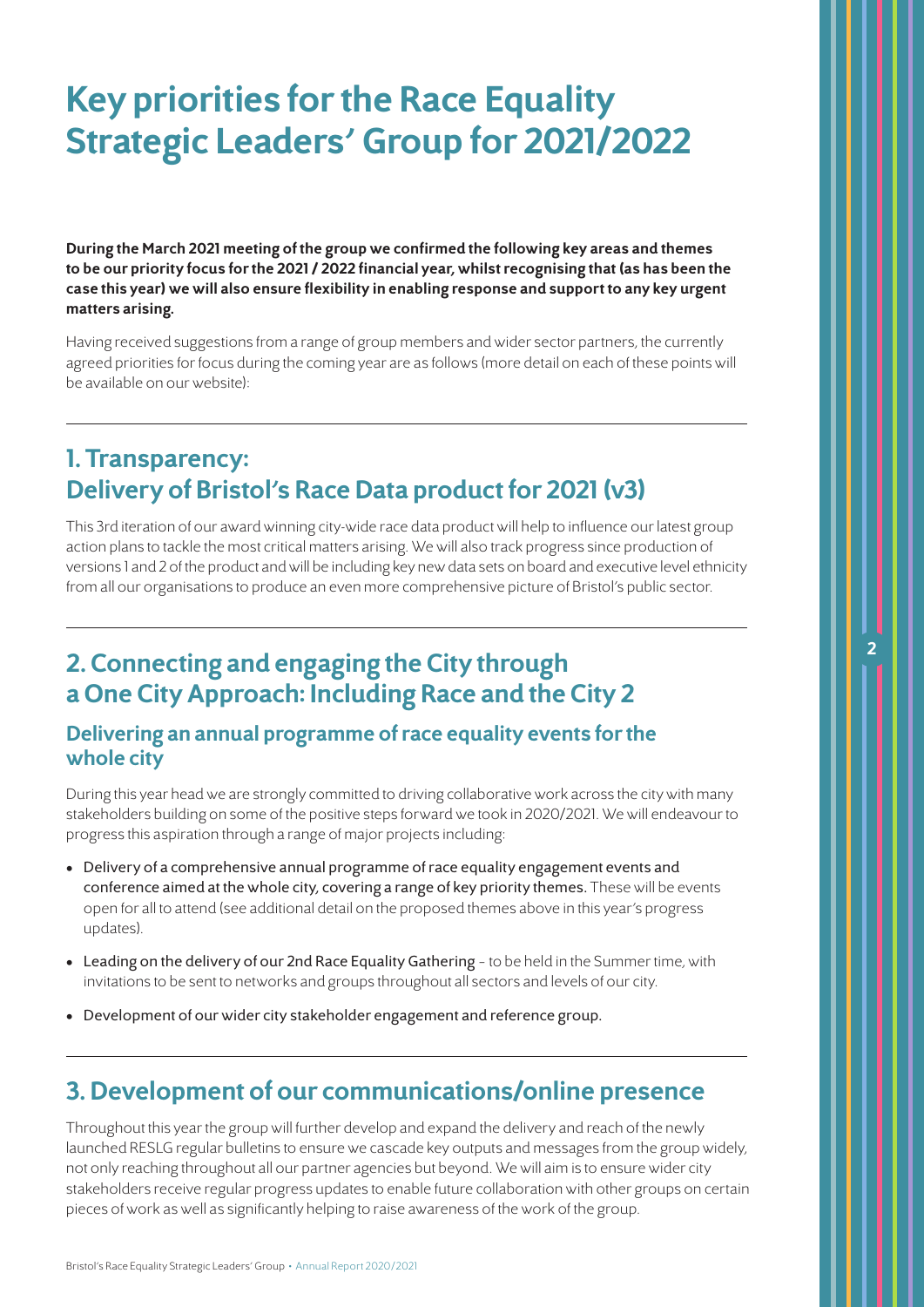We will continue to upkeep and maintain a current and fit for purpose web-based profile for the group where all the very latest information as well as access to all the group's publications (such as the Race Data Products, Annual Reports) will be available for all stakeholders and interested parties.

### **4. Race Equality and COVID-19 Response**

We have agreed the adoption of a key recommendation within Bristol's Rapid Review of the Impact of COVID-19 on Black, Asian and Minority Ethnic Groups within the city. We will adopt and lead on the public sector delivery on this key area within Bristol's COVID-19 Race Equality Action plan.

The specific area of focus here will be around Black, Asian and Minority Ethnic representation in staff and leadership in the city and the commitment is to work to ensure there is "good representation of Black, Asian and Minority Ethnic communities in staff and leadership, and regular equity audits".

We have committed to collecting this data from all our partners and then transparently presenting it to provide clarity on the current situation in our sector at these levels, with an action plan to then be devised to help drive change, which will be supported by specialist Board diversity groups.

#### **5. Recruitment: Co-ordinated City-wide Recruitment events as part of ongoing targeted campaign**

We will further develop the current city-wide 'Bristol is Hiring' campaign with high profile and large scale recruitment events jointly delivered by our partners to promote employment opportunities for Black, Asian and Minority Ethnic individuals as part of our ongoing positive action initiative.

**3**

## **6. Action focused: Ensuring the delivery of the Race Data Product Action Plans**

We will utilise the findings of version 3 of our race data product to help set our action plans to drive further in year initiatives through both the Strategic Leaders' Group and HR Leaders' Group, with the aims all targeted towards driving up performance in relation to race equality throughout all our organisations.

These action plans will be shared widely and will ensure measurable targets are in place for both groups to ensure transparency. Progress against these action plans will reported to the Strategic Leaders' Group on a 6 monthly basis.

### **7. Engaging with wider city stakeholders and key new initiatives and developments**

There are a range of key wider city race equality groups, projects and strategic bodies that we will ensure we are aligned to during this coming year to ensure further joined up approaches on a city-wide level to tackle race inequality. Some of these key areas of focus for the year, identified at this stage are as follows:

• Working towards aligning our work further with our race equality partners. To achieve this we will continue to schedule time at each RESLG meeting to hear from other key race equality partner groups to ensure we are fully up to date with their latest developments. These groups will include: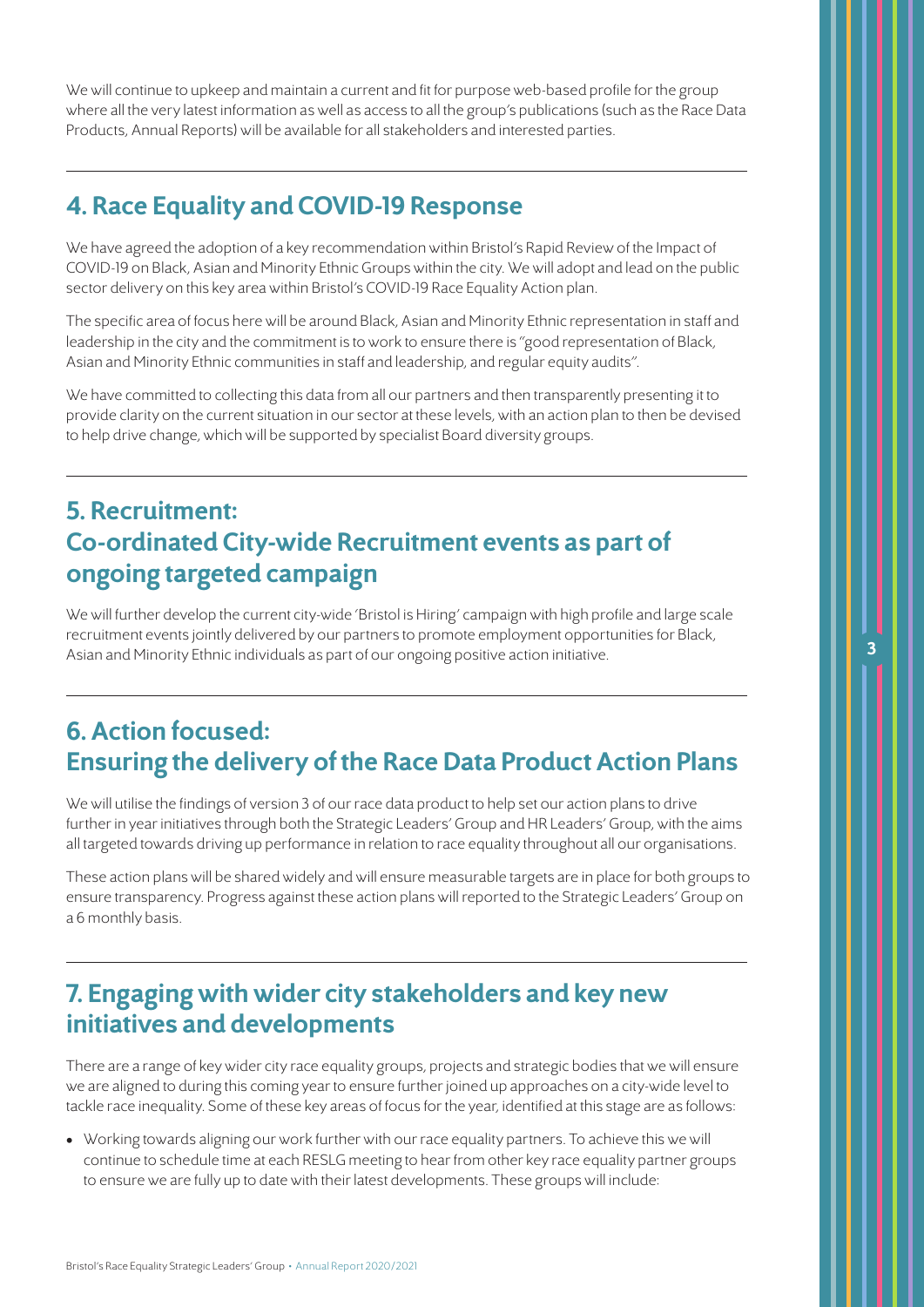| Lammy Review Group     | Commission on Race Equality         |
|------------------------|-------------------------------------|
| COVID-19 Race Equality | Bristol's Race Equality HR Leaders' |
| <b>Steering Group</b>  | Group                               |

- Formally establishing our wider city stakeholder reference group.
- Working to develop our processes in alignment with the One City Approach and Plan.
- Working on developing the production of Bristol's 'race eco-system', which will be an attempt to info-graphically display the range and makeup of Bristol's race equality groups and networks and their interconnections across the city.
- Being engaged at an early stage in the development of the Bristol's Research Action Coalition for Race Equality (RACE). The aim of this network will be to offer unique insights into opportunities to translate existing and new research evidence into targeted policy towards the elimination of race inequality in the region. It will also establish a significant collaborative network. Our group work and products such as our race data product will be a key element of this approach and the sharing of wider city research and policy could bring about significant benefits for the group and our many wider partners.

### **8. Engagement with our wider sectors: Voluntary, Community and Social Enterprise (VCSE) sector progression**

Following positive engagement in early 2021 with the VCSE work has been agreed to progress the future engagement of the sector in future specific projects delivered by our group.

**4**

A recent VCSE Sector Leaders' Group presentation resulted in the leaders expressing a positive response to the opportunity of helping to lead the sector towards future engagement with our race equality HR data product. An initial agreement in principle has been formally reached to explore this further throughout 2021/2022 so the sector are fully aware of the learnings and experiences of the public sector to date as well as being enabled to work towards producing transparent data returns to help produce an even more complete city-wide race equality data picture moving forward.